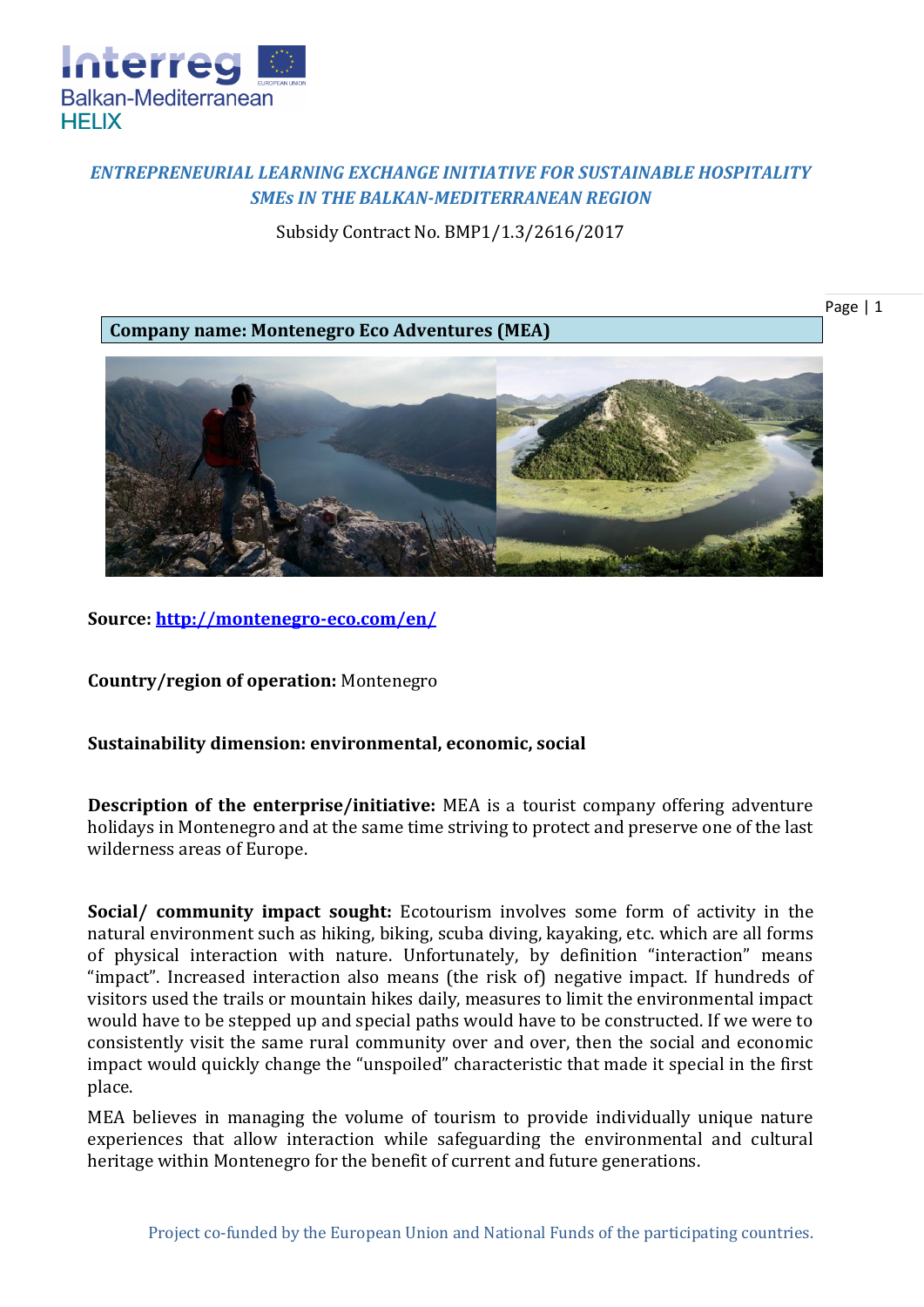

**Stakeholders:** people on holiday who want to contribute to nature preservation

conservation. In September 2017, MEA organized the largest joint international coastal  $\frac{1}{\text{Page } |2}$ **Approach applied:** The company organizes group and individual tours, tailor-made excursions and trips but also implements projects for environmental protection and clean-up ever organized in Montenegro: 7 organizations responded to the call and together they have cleaned up 5 beaches (Kotor, Bar, Sutomore, Ulcinj and Tivat) and several trails along the Montenegrin coast. All together 136 volunteers have picked up more than 60 cubic meters of garbage on the beach and in the sea.

**Innovation applied:** The company is specialized in individual tailor-made tours, as well as in environmental protection and wildlife monitoring

**Social impact and business results achieved**: Both community involvement and, to a lesser extent, interaction with people are aspects of ecotourism often considered essential or at least important. Research shows, many hikers say they like hiking on their own, without a guide but by the end of a hike, comments are usually just the opposite. At MEA, the guides are not just about giving directions but provide detail on the geographical, social, historic, and cultural aspects of an area. They foster a deeper appreciation of the land and show clients things they would not have discovered by themselves. Most importantly, the guides give visitors a chance to get to know a hospitable, rural Montenegro**.** As a result the tourists' feedback is extremely positive, as well as the appreciation to the company's work.

**Financial situation / sustainability of the business model:** MEA believes that ecotourism, if conducted correctly, can encourage greater environmental and cultural understanding, appreciation and respect (for both residents and guests).

A key role of the tour organisers is to understand the environmental impact of the activities and the steps they can take to minimise it. They favour accommodation that has a small ecological footprint, utilise local "green" transport where possible and encourage the reduction and/or recycling of waste. The offerings, created by locals (with input from community groups), aim to rotate small groups through different regions thus maximising the experience of the guests while sharing benefits between the communities. The owners and staff regularly volunteer for environmental and community initiatives. Further to this, they contribute 5 % of their profit to the environmental projects they actively support. For them, as they say, it's more about addressing the current issues and building a long term sustainable business than chasing quick profits.

Together with other organizations, MEA is involved in developing awareness of environmentally friendly rural management for farmers, sustainable resource use (fishing and timber) and programmes set up to motivate/remind people to Reduce, Reuse, and Recycle etc.